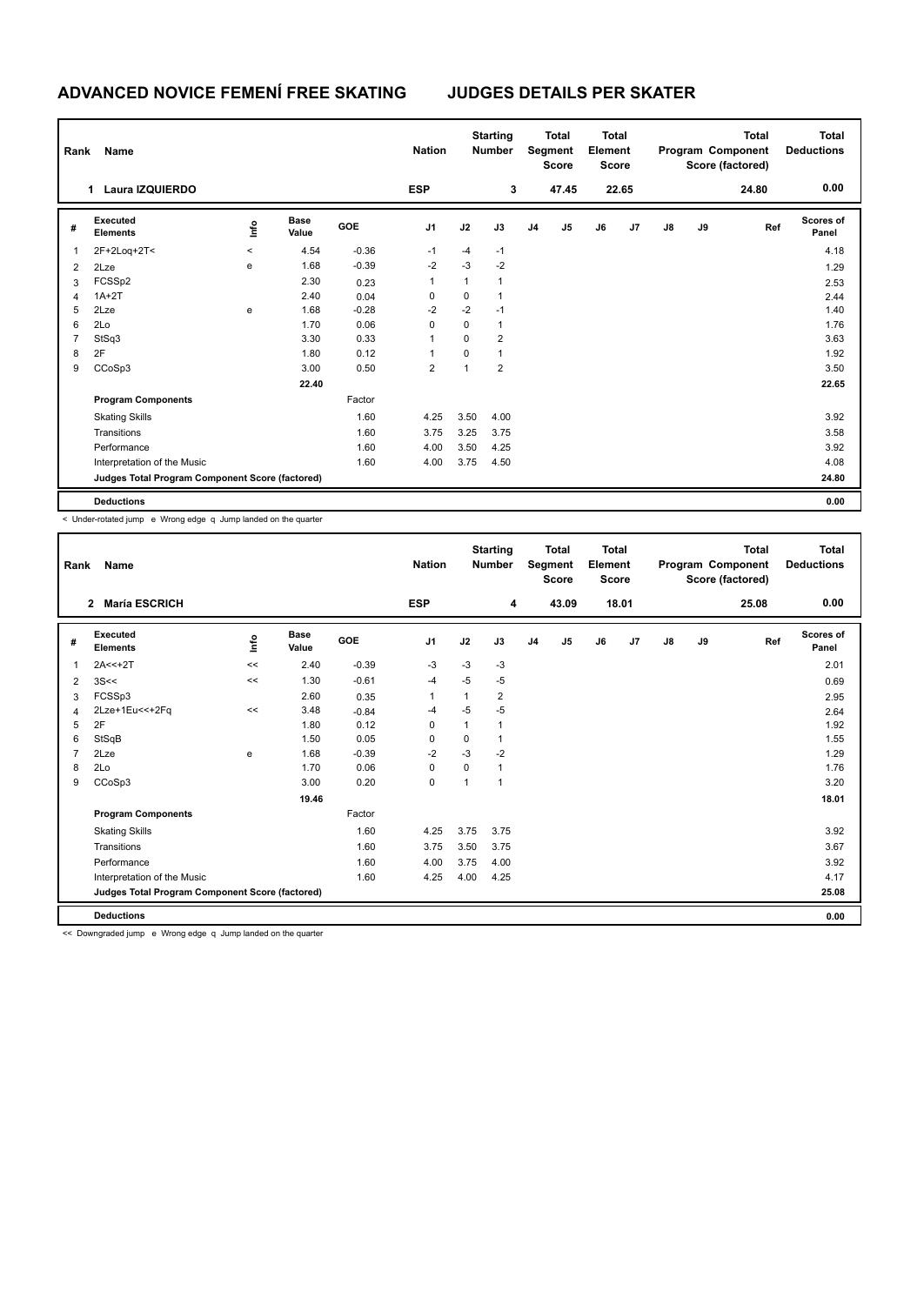## **ADVANCED NOVICE FEMENÍ FREE SKATING JUDGES DETAILS PER SKATER**

| Rank | Name                                            |         |                      |         | <b>Nation</b>  |              | <b>Starting</b><br><b>Number</b> |                | <b>Total</b><br>Segment<br><b>Score</b> | <b>Total</b><br>Element<br><b>Score</b> |       |               |    | <b>Total</b><br>Program Component<br>Score (factored) | <b>Total</b><br><b>Deductions</b> |
|------|-------------------------------------------------|---------|----------------------|---------|----------------|--------------|----------------------------------|----------------|-----------------------------------------|-----------------------------------------|-------|---------------|----|-------------------------------------------------------|-----------------------------------|
|      | <b>Mariona CARPIO</b><br>3                      |         |                      |         | <b>ESP</b>     |              | $\overline{2}$                   |                | 37.77                                   |                                         | 18.04 |               |    | 19.73                                                 | 0.00                              |
| #    | Executed<br><b>Elements</b>                     | ١nfo    | <b>Base</b><br>Value | GOE     | J <sub>1</sub> | J2           | J3                               | J <sub>4</sub> | J5                                      | J6                                      | J7    | $\mathsf{J}8$ | J9 | Ref                                                   | <b>Scores of</b><br>Panel         |
| 1    | 2Lze+2Lo+2Lo                                    | e       | 5.08                 | $-0.40$ | $-2$           | $-3$         | $-2$                             |                |                                         |                                         |       |               |    |                                                       | 4.68                              |
| 2    | 2F                                              |         | 1.80                 | 0.12    | 0              | $\mathbf{1}$ | $\mathbf{1}$                     |                |                                         |                                         |       |               |    |                                                       | 1.92                              |
| 3    | $1A+2T$                                         |         | 2.40                 | 0.04    | 0              | 0            | -1                               |                |                                         |                                         |       |               |    |                                                       | 2.44                              |
| 4    | 2Lz                                             |         | 2.10                 | 0.07    | 0              | 0            | $\overline{1}$                   |                |                                         |                                         |       |               |    |                                                       | 2.17                              |
| 5    | FCSSp2                                          |         | 2.30                 | $-0.31$ | 0              | $-3$         | $-1$                             |                |                                         |                                         |       |               |    |                                                       | 1.99                              |
| 6    | StSq1                                           |         | 1.80                 | $-0.06$ | 0              | $-1$         | 0                                |                |                                         |                                         |       |               |    |                                                       | 1.74                              |
| 7    | $CoSp*$                                         | $\star$ | 0.00                 | 0.00    |                |              |                                  |                |                                         |                                         |       |               |    |                                                       | 0.00                              |
| 8    | 2F                                              |         | 1.80                 | 0.00    | 0              | 0            | 0                                |                |                                         |                                         |       |               |    |                                                       | 1.80                              |
| 9    | 2T                                              |         | 1.30                 | 0.00    | 0              | 0            | $\pmb{0}$                        |                |                                         |                                         |       |               |    |                                                       | 1.30                              |
|      |                                                 |         | 18.58                |         |                |              |                                  |                |                                         |                                         |       |               |    |                                                       | 18.04                             |
|      | <b>Program Components</b>                       |         |                      | Factor  |                |              |                                  |                |                                         |                                         |       |               |    |                                                       |                                   |
|      | <b>Skating Skills</b>                           |         |                      | 1.60    | 4.00           | 3.25         | 3.50                             |                |                                         |                                         |       |               |    |                                                       | 3.58                              |
|      | Transitions                                     |         |                      | 1.60    | 3.50           | 2.50         | 2.75                             |                |                                         |                                         |       |               |    |                                                       | 2.92                              |
|      | Performance                                     |         |                      | 1.60    | 3.50           | 2.00         | 3.00                             |                |                                         |                                         |       |               |    |                                                       | 2.83                              |
|      | Interpretation of the Music                     |         |                      | 1.60    | 3.50           | 2.25         | 3.25                             |                |                                         |                                         |       |               |    |                                                       | 3.00                              |
|      | Judges Total Program Component Score (factored) |         |                      |         |                |              |                                  |                |                                         |                                         |       |               |    |                                                       | 19.73                             |
|      | <b>Deductions</b>                               |         |                      |         |                |              |                                  |                |                                         |                                         |       |               |    |                                                       | 0.00                              |

\* Invalid element e Wrong edge

| Rank | <b>Name</b>                                     |         |                      |         | <b>Nation</b> |      | <b>Starting</b><br><b>Number</b> |                | <b>Total</b><br>Segment<br><b>Score</b> | <b>Total</b><br>Element<br><b>Score</b> |                |               |    | <b>Total</b><br>Program Component<br>Score (factored) | <b>Total</b><br><b>Deductions</b> |
|------|-------------------------------------------------|---------|----------------------|---------|---------------|------|----------------------------------|----------------|-----------------------------------------|-----------------------------------------|----------------|---------------|----|-------------------------------------------------------|-----------------------------------|
|      | 4 Naia ESPAÑA                                   |         |                      |         | <b>ESP</b>    |      | 1                                |                | 36.04                                   |                                         | 16.38          |               |    | 20.66                                                 | $-1.00$                           |
| #    | Executed<br><b>Elements</b>                     | Linfo   | <b>Base</b><br>Value | GOE     | J1            | J2   | J3                               | J <sub>4</sub> | $\mathsf{J}5$                           | J6                                      | J <sub>7</sub> | $\mathsf{J}8$ | J9 | Ref                                                   | <b>Scores of</b><br>Panel         |
| 1    | 2Lzq+1A+SEQ                                     | q       | 2.56                 | $-0.28$ | $-1$          | $-2$ | $-1$                             |                |                                         |                                         |                |               |    |                                                       | 2.28                              |
| 2    | 2Log+2Lo<                                       | $\prec$ | 3.06                 | $-0.57$ | $-4$          | $-4$ | $-2$                             |                |                                         |                                         |                |               |    |                                                       | 2.49                              |
| 3    | StSq3                                           |         | 3.30                 | 0.11    | 0             | 1    | 0                                |                |                                         |                                         |                |               |    |                                                       | 3.41                              |
| 4    | 2S                                              |         | 1.30                 | $-0.17$ | $-1$          | $-2$ | $-1$                             |                |                                         |                                         |                |               |    |                                                       | 1.13                              |
| 5    | FCSSp3                                          |         | 2.60                 | 0.35    | $\mathbf{1}$  | 1    | 2                                |                |                                         |                                         |                |               |    |                                                       | 2.95                              |
| 6    | 2F                                              |         | 1.80                 | $-0.90$ | -5            | $-5$ | $-5$                             |                |                                         |                                         |                |               |    |                                                       | 0.90                              |
|      | 2F<<                                            | <<      | 0.50                 | $-0.25$ | $-5$          | $-5$ | $-5$                             |                |                                         |                                         |                |               |    |                                                       | 0.25                              |
| 8    | 2Lz<<                                           | <<      | 0.60                 | $-0.30$ | $-5$          | $-5$ | $-5$                             |                |                                         |                                         |                |               |    |                                                       | 0.30                              |
| 9    | CCoSp2                                          |         | 2.50                 | 0.17    | $\mathbf 0$   | 1    | 1                                |                |                                         |                                         |                |               |    |                                                       | 2.67                              |
|      |                                                 |         | 18.22                |         |               |      |                                  |                |                                         |                                         |                |               |    |                                                       | 16.38                             |
|      | <b>Program Components</b>                       |         |                      | Factor  |               |      |                                  |                |                                         |                                         |                |               |    |                                                       |                                   |
|      | <b>Skating Skills</b>                           |         |                      | 1.60    | 4.00          | 3.00 | 3.50                             |                |                                         |                                         |                |               |    |                                                       | 3.50                              |
|      | Transitions                                     |         |                      | 1.60    | 3.25          | 2.75 | 3.25                             |                |                                         |                                         |                |               |    |                                                       | 3.08                              |
|      | Performance                                     |         |                      | 1.60    | 3.50          | 2.50 | 3.00                             |                |                                         |                                         |                |               |    |                                                       | 3.00                              |
|      | Interpretation of the Music                     |         |                      | 1.60    | 3.75          | 2.50 | 3.75                             |                |                                         |                                         |                |               |    |                                                       | 3.33                              |
|      | Judges Total Program Component Score (factored) |         |                      |         |               |      |                                  |                |                                         |                                         |                |               |    |                                                       | 20.66                             |
|      | <b>Deductions</b>                               |         | Falls: -1.00         |         |               |      |                                  |                |                                         |                                         |                |               |    |                                                       | $-1.00$                           |

Under-rotated jump << Downgraded jump q Jump landed on the quarter